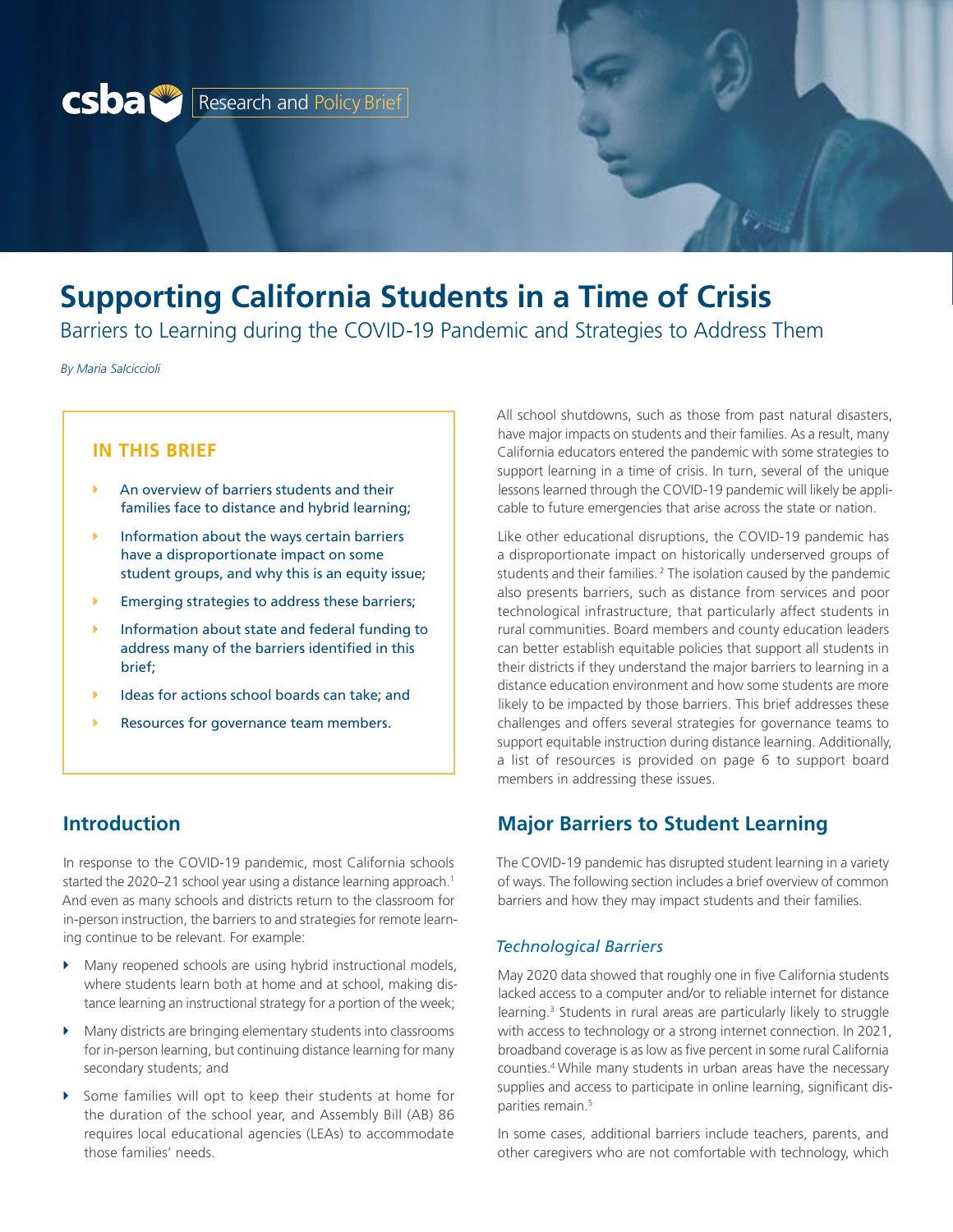can widen gaps in access. A 2018 survey of over 400,000 teachers found that 78 percent of respondents were uncomfortable facilitating student collaboration using digital tools, and 76 percent reported struggling to personalize learning for individual students. 6 Families, too, are being asked to support their children in using technology tools that are often unfamiliar. In a 2020 survey, parents said they were struggling to support their children with online learning.<sup>7</sup>

#### *Communication Barriers*

Students are accustomed to spending a significant amount of time with their teachers, but connection and communication are minimized during distance learning. Close relationships with teachers and other trusted adults are an important component of student success, and children may need to find new ways to connect with trusted adults.<sup>8</sup> When students are physically separated from their teachers (whether by remote learning or due to the mitigation strategies necessary to keep students safe), engagement and focus may be more challenging for all students.

Low-quality communication may be just as weighty of a challenge as a lack of communication. Some teachers have reported that families receive mixed messages from different teachers within a school, school leadership, and/or district leadership. In these cases, students and their caregivers may be unsure of policies and expectations. This has significant implications for members of governance teams and educators as they support the transition to intermittent or full-time in-person instruction.

#### *Barriers Related to Learning at Home*

Student mental health has emerged as a serious concern during the pandemic. Both AB 86 and the federal American Rescue Plan, passed in March 2021 (see [page 4\)](#page-3-0), provide funding for additional supports for health, counseling, and mental health services. Many students receive mental health support in school and may no longer have access to this support at a time when the COVID-19 pandemic presents a host of health, economic, and emotional stressors that may affect children.<sup>9</sup> Distance and hybrid learning also mean that teachers have less interaction with students, which decreases their ability to recognize warning signs of stress or mental health challenges.

Many teachers report that their students have been unable to participate fully in distance learning because they are responsible for younger siblings. Students may need to watch their siblings if their parents are at work, if someone in the family becomes ill, or for a variety of other reasons.<sup>10</sup> These students may not be able to focus on schoolwork or have adequate time to do so. The same can be true of students who need to work outside the home to help their families.

## **Disproportionate Impacts on Underserved Student Groups**

While these barriers affect many students across the state, they have a disproportionate impact on specific student groups that experience additional challenges. Board members are well-positioned to address these specific concerns.

### *English Learners*

Distance learning presents additional challenges for English learners. To thrive at school, English learners need opportunities to engage meaningfully with peers,<sup>11</sup> and that may be harder to facilitate during distance learning. English learners' families also benefit when school and district communication is provided in their home languages, which may not be universally available. This may mean less access to information on school/district expectations, as well as the resources available to help families. Additionally, a report from Policy Analysis for California Education (PACE) notes that English learners' families are disproportionately vulnerable to COVID-19 because of issues such as healthcare disparities and participation in essential jobs.<sup>12</sup>

#### *Foster and Homeless Youth*

Foster youth and students experiencing homelessness need additional support to access a high-quality education during distance learning, and they may be separated from critical resources during school shutdowns. These students may lack safe, private, and comfortable places to access distance learning. In addition, distance learning has made it increasingly difficult for school districts to identify students who are experiencing homelessness, and therefore has made it challenging to provide those students with the services they need. To address this issue, the Contra Costa County Office of Education has relied on teachers as the main source of identification, using handouts and an informative webpage to help train teachers to remotely detect signs of homelessness.

In the absence of regular opportunities to access food through schools, there has been an increase in the number of students facing food insecurity.13 Some students also lack the support of courts and social workers, who may play key roles in their lives, and whose administrative services may be limited during the pandemic.

## *Students with Disabilities*

Students with disabilities are a group of particular concern for educators and school leaders. Some student services, such as certain educational supports or counseling, may be interrupted during school shutdowns. These services are necessary for student success and may legally be required by student individualized education programs (IEPs). Teachers may also find it challenging to tailor digital instruction to students' unique needs.

In recognition of the need for schools to address these educational barriers, Governor Gavin Newsom previously issued guidance that allows LEAs to offer in-person instruction for small cohorts of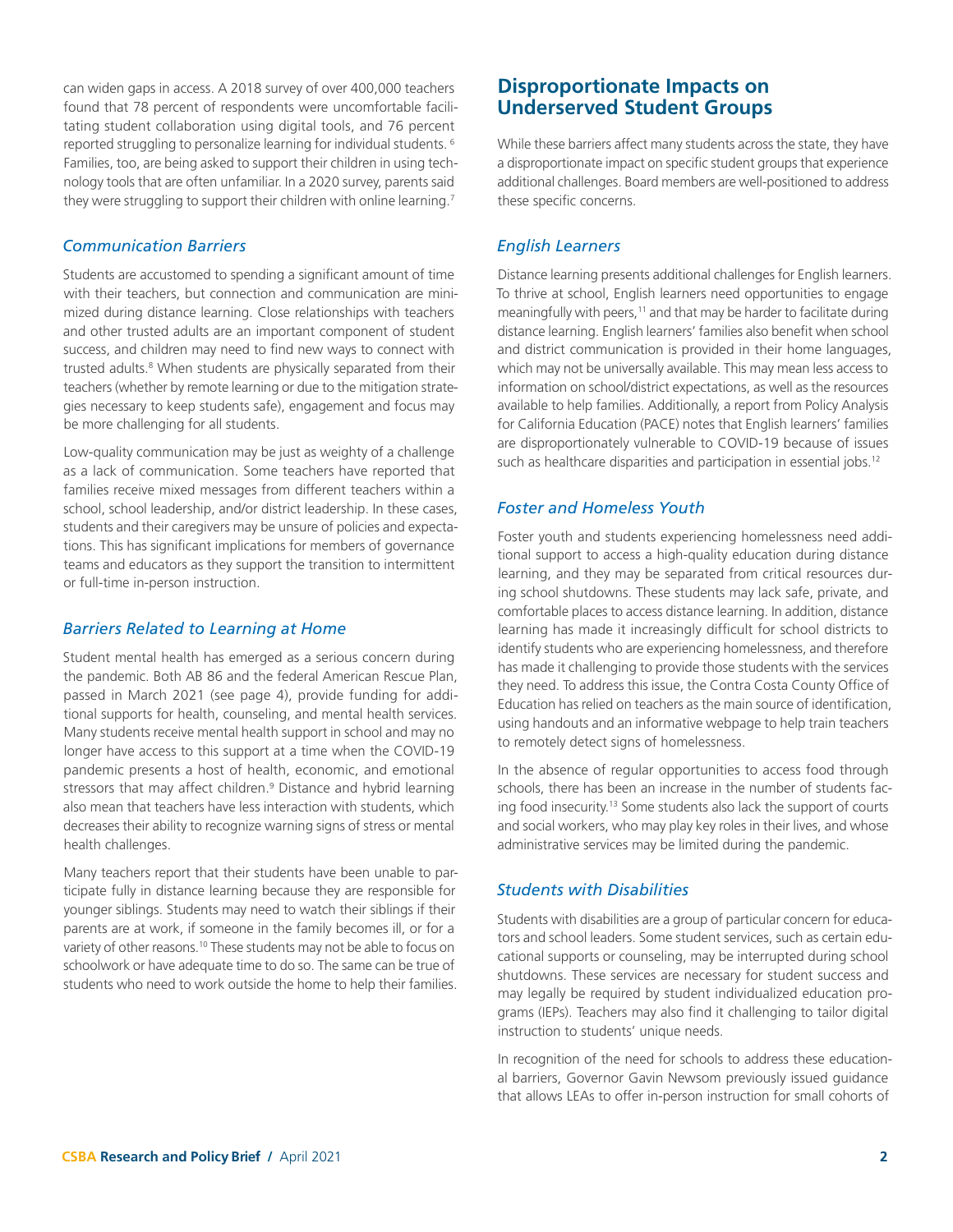students, even if the schools are primarily offering distance learning. AB 86 requires any districts that are unable to reopen due to public health guidance to provide learning hubs for cohorts of students prioritized within the bill (see [page 4\)](#page-3-0).<sup>14</sup> Boards may wish to consider this option after identifying the barriers most relevant to their local community. Additional strategies for addressing the disproportionate impact on vulnerable student groups are provided in the following section.

## **Strategies to Address Barriers**

As the pandemic has persisted, educators and administrators in California have identified strategies to address problems that interfere with students' ability to learn at a distance. Additionally, new funding from AB 86 and the American Rescue Plan Act is intended to help schools address many of these barriers.

#### *Technology Access and Usage*

School districts have been using a variety of strategies to deliver technology to students who have difficulties accessing distance learning. The federal E-Rate program is a resource to help districts finance technology needs, with discounts ranging from 20-90 percent of technology and connectivity costs, based on district poverty rates.<sup>15</sup> Many districts have distributed hotspots to students who do not have home access to broadband internet. Some districts have created hotspot hubs, either in fixed locations or using buses. For instance, to expand broadband access to students experiencing homelessness, the Alameda County Office of Education has designated buses as hotspots in parking lots near where families live. It also distributes chargers to students who are living in cars.16

Some districts have tackled technology challenges with external partnerships. Early in the COVID-19 pandemic, Los Angeles Unified School District partnered with Verizon to increase internet access for students. After a few months, the agreement was expanded to offer internet access to more low-income students throughout the state.<sup>17</sup> In the short term, this type of partnership may be an effective way to support distance learning for some districts. But even with emergent partnerships, unequal internet access and inconsistent hotspot strength continue to plague California students and families. To address this, some districts are sharing lists of recommended internet providers that are offering low-cost services and educational support organizations are curating lists of resources to streamline technology use for teachers and students.<sup>18,19,20,21</sup> In doing so, many of these organizations are screening resources to see if they are aligned to educational standards or have research indicating their effectiveness.

Some districts have integrated educational strategies that rely less heavily on technology. In one teacher focus group, a science teacher from a small urban school district in southern California reported that her district assembled "brown bag" science kits. The kits contained materials for basic science experiments and were inexpensive to assemble. To facilitate a greater number of students to participate in

hands-on science in a distance environment, the district distributed these kits during school meal distribution.<sup>22</sup>

#### *Support for Student Groups*

Some student groups, such as students with disabilities and English learners, have instructional needs that teachers may struggle to support through distance learning. Many county offices of education and districts have been operating learning hubs, where they offer small groups of students in-person academic and social-emotional support. AB 86 provides funding for community learning hubs that provide increased access to technology, high-speed internet, and other academic supports. The bill further requires that hubs be made available in districts that have not yet transitioned back to in-person learning; in these districts, hubs must at minimum be available for students with IEPs and as many students in prioritized groups as is possible.

When created with equity in mind, learning hubs can be of great benefit to students who may face some of the technological, logistical, or social-emotional barriers addressed in this brief.<sup>23</sup> AB 86 also provides LEAs \$1000 for every student in a school district who experiences homelessness, based on districts' fall 2020 McKinney-Vento count in CALPADS. Learning hubs may predominantly serve students experiencing homelessness, and board members can work with district leaders to ensure hubs are enacted equitably using AB 86 funds to effectively support students experiencing homelessness.

Expanded learning time offers additional opportunities to learn and engage with peers, which can be particularly beneficial to students who face barriers to learning at a distance.<sup>24</sup> California supports nearly one million students through expanded learning time programs. Program leaders have offered guidance for ways that LEAs and programs can form smooth partnerships (see [Resources](#page-5-0) section). Throughout the state, LEAs are also working with volunteer tutors to provide students with additional, personalized instruction.25 Tutoring is one of the most effective ways to increase student learning,<sup>26</sup> and with district support, can be accessible to students who would benefit most. Governing board members can also reference existing plans that pay particular attention to students with disabilities, such as the San Mateo County Office of Education's work to increase inperson instructional time for students with disabilities.<sup>27</sup>

A report from PACE suggests that districts use targeted Local Control Funding Formula funds to address gaps in students' understanding as a result of distance learning.<sup>28</sup> In addition to budgetary advocacy, schools across the state are using strategies that facilitate best practices in educating English learners and students with disabilities, such as increasing student opportunities to work in small groups, hear English spoken aloud more frequently, and engage with hands-on materials.<sup>29</sup>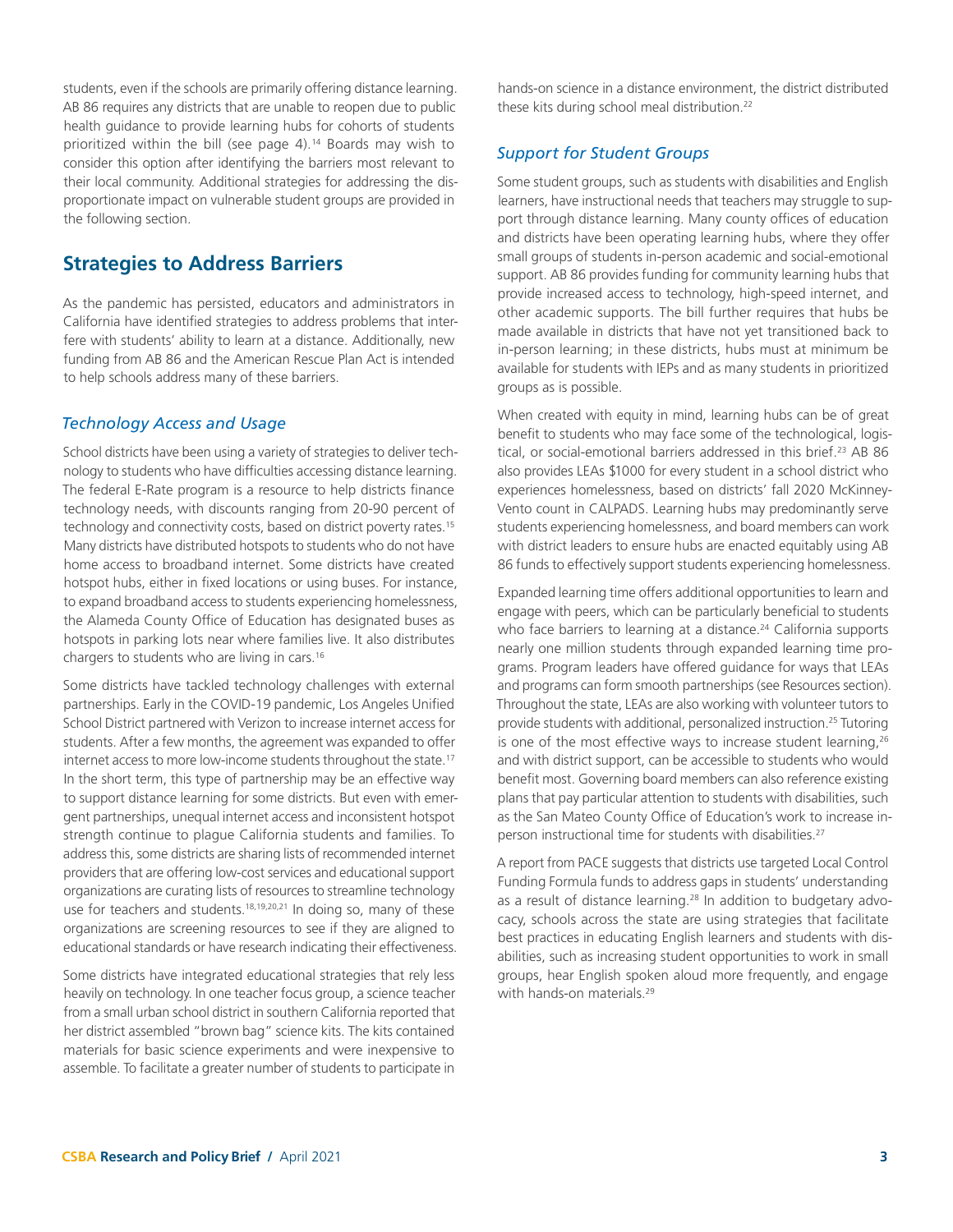# <span id="page-3-0"></span>**STATE AND FEDERAL FUNDING FOR DISTRICTS TO ADDRESS BARRIERS AND LEARNING RECOVERY**

Assembly Bill 86, signed in March 2021, provides \$4.6 billion toward learning recovery, through such structures as small group learning supports, the expansion of summer school programs, and enhanced mental health services for students. Up to 15 percent of a district's apportionment, based on LCFF, can also be used to improve services for students participating in distance learning or support activities to prepare districts for in-person instruction. Districts must publish their plan for addressing learning recovery by June 1, 2021. The bill prioritizes several student groups, many discussed within this brief:

- Students eligible for reduced-price meals
- Students with disabilities
- Disengaged students
- Foster youth
- Homeless youth
- English learners
- Students unable to access online instruction
- Students at risk of abuse, neglect, or exploitation
- Disengaged students
- Students below grade level (including, but not limited to, those who did not enroll in Kindergarten for the 2020–21 year, credit-deficient pupils, students who are at risk of not graduating on time, and others identified by certificated staff)

Supplementing the federal Elementary and Secondary School Emergency Relief (ESSER) funds provided under the CARES Act and the CRRSA Act from March and December 2020 respectively, the American Rescue Plan (ARP) signed by President Biden in March 2021 provides \$15.3 billion to California's K-12 schools based on their share of Title I funding. At least 20 percent of a districts' ARP ESSER allotments must be spent on learning recovery, and they will have until September 30, 2023 to obligate the money. Districts must make a plan for a safe return to in-person instruction and continuity of services publicly available on their websites within 30 days of receiving the ARP ESSER funds. Districts must also seek public comment on their plans before making them publicly available. The ARP also provides \$7.1 billion in additional funding to support internet connectivity that will be available through the Federal Communication Commission. Additional funding from the federal E-Rate program is intended to support internet connectivity for students.

#### *Social-emotional Supports*

Some educators report successfully addressing students' social and emotional needs in distance learning by replicating familiar classroom structures, such as morning meetings and advisory periods. Many sources encourage educators to hold regular check-ins with students and emphasize one-on-one connections. Teachers may want to consider checking in with students in ways that follow the guidelines recommended in a recent brief from PACE. The brief includes links to evidence-based screeners and surveys, as well as issues to consider when assessing students' mental health.<sup>30</sup> Teachers have also noted the importance of talking about emotions in the classroom, and some suggest communicating by phone or even mail.<sup>31</sup>

Districts can also provide mental health services to support students, such as in Sacramento County, where the County Office of Education partnered with the County Public Health Department to offer emergency in-person counseling for students with acute needs.32 Telemedicine presents an opportunity to provide services to a broader group of students, and remote options can allow students in rural areas to have access to mental and physical health supports.<sup>33</sup> Some districts work with mental health professionals to provide school staff with the resources, including protocols, to reach out to students and have compassionate conversations.

Many students are facing emotional challenges that teachers may not be able to address. However, teachers and other school-based staff who interact with students can connect them to resources. A list of mental health crisis resources, developed by the California Department of Education, is included in the Resources section of this brief. Regardless of the LEA's specific support structures, it should ensure that educators and administrators at each site know what resources are available and how to help connect students and families with the appropriate services.

#### *Communication and Expectations*

School districts and county offices of education can help students and families access distance and hybrid learning by communicating clearly and accessibly. In a July 2020 teacher focus group, participants shared some of the strategies for effective communication that are being employed throughout the state. One teacher in a rural district in southern California reported that district administrators communicated consistent learning expectations by sending streamlined, district-level information to all families. As a result, each school in the district was aligned, and families knew what to expect, even if their students attended different schools. A teacher in a suburban district in central California reported that teachers were consistently involved in planning for distance learning. This meant that teacher voice was well represented in district plans, and they were able to bring their first-hand knowledge of student needs to the planning conversations.

Focus group participants also reported that parents were appreciative when all the teachers in a school used a single platform, such as Google Classroom. This means that students and their families are only required to master one tool, after which they can find all their assignments in one place and focus on learning.<sup>34</sup>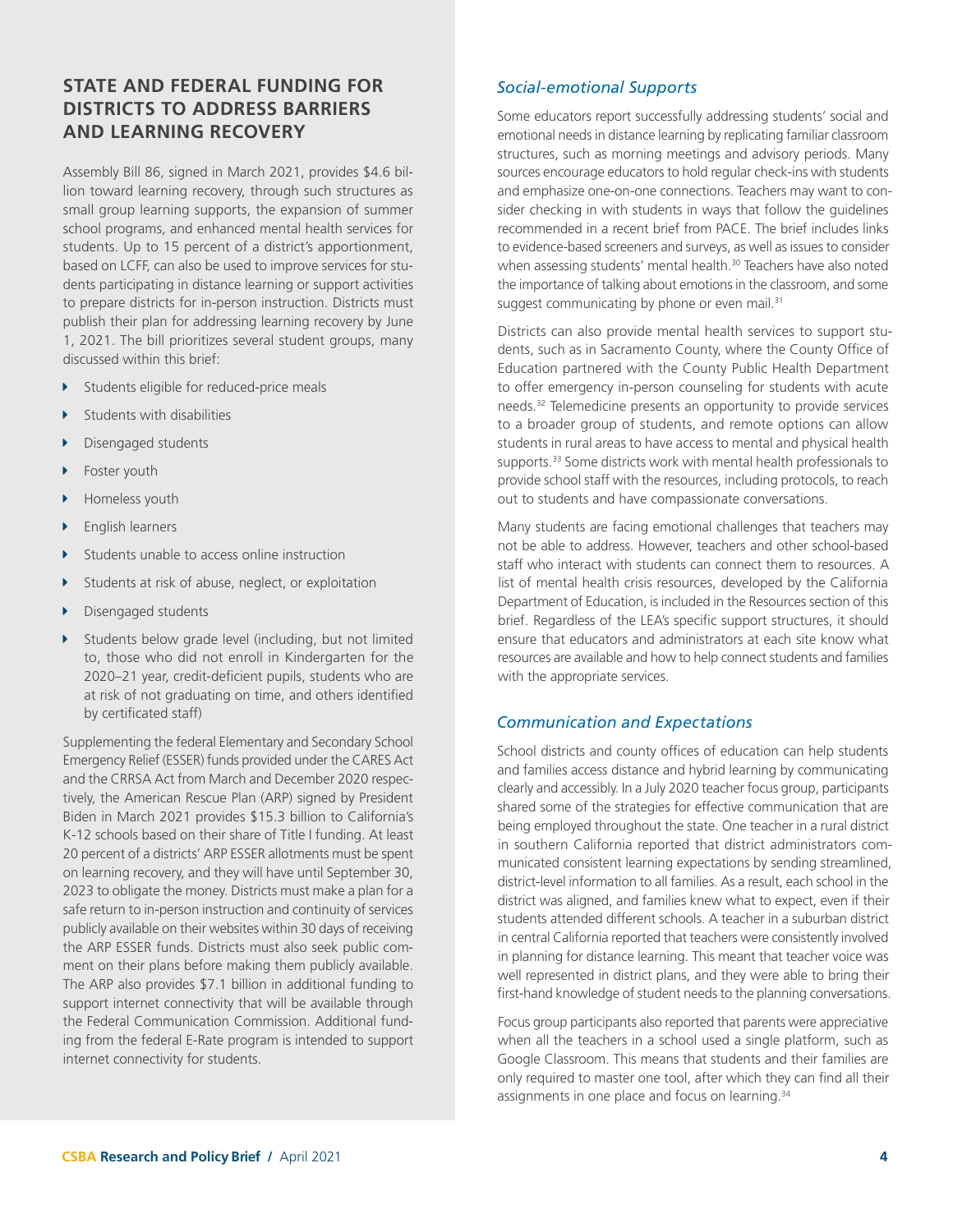As more districts implement increased in-person instruction, clear communication is necessary to facilitate transitions for students and their families. Some districts have set up hotlines in multiple languages for families to contact to receive information about distance learning as well as returning to in-person instruction. For those that remain in distance learning as their peers return, additional effort should be made to ensure they remain included in communication strategies.

# **What Can Boards Do?**

Board members have a few key levers to help students succeed in distance learning.

#### *Actions to Address Technological Barriers*

Board members can leverage successful technology strategies from elsewhere in the state. Rural districts may look to Earlimart School District in Tulare County, one of several small, rural districts using state and CARES Act funding to install 4G LTE antennae to provide WiFi in their communities, since infrastructure challenges compound the barriers to distance learning. Other districts may consider partnerships like the aforementioned Verizon–LAUSD alliance. As board members identify other districts' strategies that might work locally, they may consider reaching out to those districts to learn more about what they did and how they did it.

#### *Actions to Address Communication Barriers*

Board members can also help districts connect with families and other caregivers by encouraging strong and streamlined district-level communication. Districts are well-positioned to share resources; communicate clearly about policies on issues like attendance, grading, and technology; issue invitations to board meetings; and offer updates on school reopening plans. As schools reopen with hybrid models, it is critical to make sure that all families, including those with less access to technology, have a strong understanding of school structures and expectations, and have an easy way to communicate any challenges they face and to request the support they need from the school/district.

#### *Actions to Provide Targeted Support to Student Groups*

Board members can consult available district data to understand different student needs. Knowing which students need access to devices, which students are not consistently participating in distance learning, and which students experienced an interruption in services can help board members partner closely with districts in delivering targeted resources and supports.

Board members should consider leveraging their networks and hosting virtual convenings to hold important conversations and

take action to remove barriers to student learning. Students and their families are facing many simultaneous crises, and school board members can consider ways to allocate resources or approach partnerships that will help students thrive. Board members should consider the non-instructional issues that impede student learning, such as food insecurity and health concerns, when designing their plans. Other considerations include adding discussion of important barriers or promising solutions to board meeting agendas, asking experts to speak at meetings, holding board study sessions, or connecting district/county leaders with experts. And as boards identify promising strategies, they may consider working closely with district leaders to implement or pilot those strategies locally.

## **MONITORING THE LCAP TO EMPHASIZE EQUITY**

As board members review and revise their districts' 2021– 22 Learning Continuity and Attendance Plans, there are several opportunities to address equity. Board members should use LCAP development and monitoring to reflect on high-leverage supports for students who are learning during a pandemic.

Board members are particularly encouraged to review student data to understand the most significant challenges that arose in the 2020–21 school year and to focus district attention on LCAP requirements that are designed to advance equity. Of particular importance in the current distance learning environment, and given the disparities it exacerbates, districts can devote extra attention and resources to:

- $\triangleright$  Specific distance learning supports for English learners, students with disabilities, students in foster care, and students experiencing homelessness;
- $\blacktriangleright$  Achievable, efficient plans to ensure that all students have access to technology, including stable internet access;
- $\triangleright$  A clear plan to assess and combat the impacts of lost instructional time and other disruptions due to the pandemic;
- $\blacktriangleright$  Resources to monitor and address student mental health; and
- $\triangleright$  Strong family engagement strategies for students who are not participating in distance learning, conducted in families' home languages.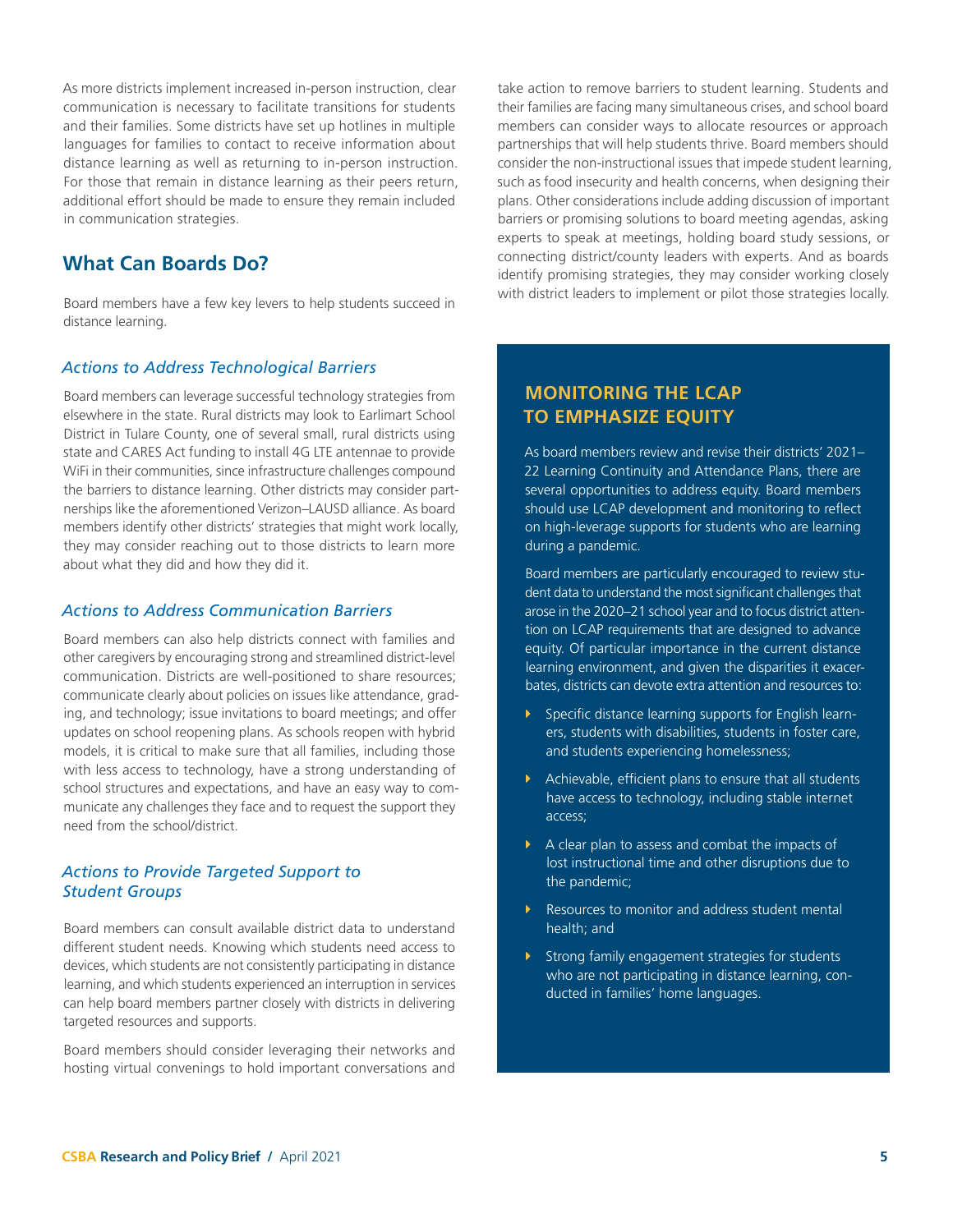## **Questions for Board Members to Consider**

As board members partner with other education leaders to address barriers to learning, the following questions may be useful.

- **1)** What do we know about the barriers that have the greatest impact on student learning in our district?
	- a) What are they? Who is affected?
	- b) How can we prioritize and address those barriers?
	- c) What else do we need to know, and how can we learn it?
	- d) Which organizations in the community can partner with schools to help support students?
- **2)** What are some promising practices happening in the district? How can we amplify them?
	- a) Which resources are available through our COE?
	- b) Which partners do we have? Which partners would be useful?
	- c) Which ideas do we have? Can we pilot them?
- **3)** How are we engaging with families?
	- a) Have we asked about the best ways to contact families, listen to them, and communication information?
	- b) Do families receive streamlined and consistent messaging *in their home languages*? If not, how can we make things clear for them?
	- c) Does the district have liaisons or staff to support foster youth and students experiencing homelessness? If so, do we receive regular reports for them? If not, who is in contact with students in foster care and experiencing homelessness?
- **4)** Which supports have teachers asked for? Do we know what teachers have identified as necessary for facilitating distance/ hybrid learning?
- **5)** What does the data tell us about which students are accessing distance/hybrid learning? Where are there disparities or gaps?
	- a) How can we support students who have not engaged with distance learning?
	- b) Are there resources the district can provide students that are less reliant on technology, such as ideas for how to engage in science at home or to participate in art projects with simple materials?
- **6)** Which resources can be allocated to support student needs during this crisis?

**Maria Salciccioli** is a senior research associate at WestEd, where she works with states, districts, and counties on education policy and practice.

## <span id="page-5-0"></span>**Resources**

In addition to the emerging solutions detailed in this brief, the following resources may help board members develop a fuller understanding of key issues related to learning during the COVID-19 pandemic.

#### **CSBA**

- **EXECT A** CSBA Brief: Challenging and Supporting English Learners in STEM Learning at a Distance: https://bit.ly/3xnwhGa
- GSBA Brief: Understanding and Addressing Disruptions to Learning During the COVID-19 Pandemic: https://bit.ly/3xUzM7h

**Aspen Institute —** Principles for Advancing Public Education Post-Crisis: <https://bit.ly/3k57jDS>

**California Collaborative for Educational Excellence (CCEE) — Distance Learning Webinars:**

- **EXECUTE:** Supporting English learners in distance learning: <https://bit.ly/3k8Btq3>
- $\triangleright$  Supporting highly mobile students, such as foster youth: <https://bit.ly/3kcjCP4>

#### **California Department of Education**

- Î Getting Internet Access: Available Plans:<https://bit.ly/2Zv6ZGZ>
- **EXECUTE: Resources for Mental Health Crises:<https://bit.ly/35xfx3M>**
- $\blacktriangleright$  Webinar on Safeguarding Students through Distance Learning: <https://bit.ly/2FwQxOZ>

**Insight Education Group —** Rubric to Helps Schools/Districts Reopening Equitably: <https://bit.ly/3mfmlcg>

**EL RISE! —** Webinar on Strategies to Support English Learners in Distance Learning: <https://bit.ly/2FeOQq1>

#### **PACE**

- **Best Practices for Districts in Forming Expanded Learning** Partnerships: https://bit.ly/3tVRjJJ
- $\triangleright$  Ten Recommendations to Help Educators and District Leaders Support Learning in the COVID-19 Context:<https://bit.ly/32o7STf>